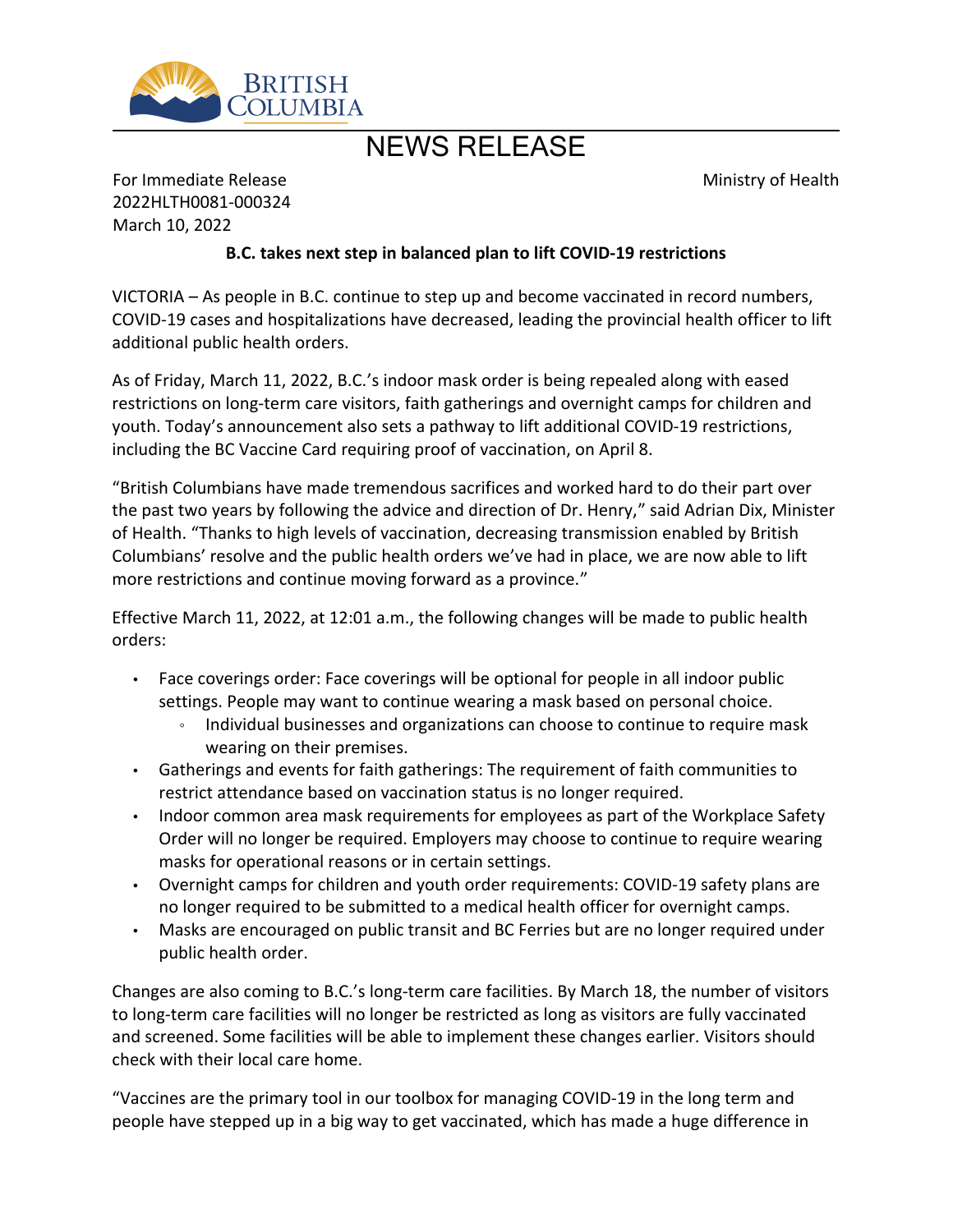creating high levels of immunity and protection across the province," said Dr. Bonnie Henry, B.C.'s provincial health officer. "As we move through this transition period and lift restrictions, we encourage people to respect the comfort levels of those around them.<sup>"</sup>

COVID-19 guidelines are being adjusted to advise that mask use is no longer required when K-12 students return from spring break. Dates for return from spring break vary by school district. Similarly, public health is working with the child care sector to revise guidelines. However, students and staff are supported to continue to use masks and other layers of protection based on their own comfort and risk factors.

Easing restrictions is based on ongoing and careful review of data by the provincial health officer and the BC Centre for Disease Control (BCCDC). This includes a significant decrease in weekly hospital admissions (from 877 to 391) and 34% decrease in critical care admissions (from 121 to 80) in the past month.

In addition, effective April 8, 2022, at 12:01 a.m., the following changes will also be made to public health orders:

- Showing the BC Vaccine Card proof of vaccination to access non-essential events, services and businesses will no longer be required.
	- o Individual businesses and organizations can choose to continue to require the BC Vaccine Card proof on their premises.
- The remainder of the Workplace Safety Order will be lifted, which means businesses will transition back to communicable disease plans to reduce risk of all communicable disease.
- The requirement for students residing in residence to be fully vaccinated under the Postsecondary Institution Housing COVID-19 Preventative Measures Order will be repealed.

Vaccinations remain the primary layer of protection that has limited severe health outcomes from COVID-19. As of March 10, 2022, 93.3% (4,322,690) of eligible people 12 and older in B.C. have received their first dose of COVID-19 vaccine, 90.7% (4,204,895) received their second dose and 55.7% (2,580,562) have received a third dose.

B.C. has also increased the supply of rapid tests, helping people monitor and manage mild COVID-19 symptoms at home.

The Province, provincial health officer and the BCCDC will continue to monitor and provide updates on the COVID-19 pandemic in B.C. An update will be provided in the coming weeks about the daily information bulletin moving from daily to weekly reporting.

## **Learn More**

For the March 10, 2022, presentation on the COVID-19 update and the easing of restrictions, visit: [http://news.gov.bc.ca/files/COVID19\\_Presentation\\_22-03-10.pdf](http://news.gov.bc.ca/files/COVID19_Presentation_22-03-10.pdf)

Ministry of Health Communications 250 952-1887 (media line) **Contact:**